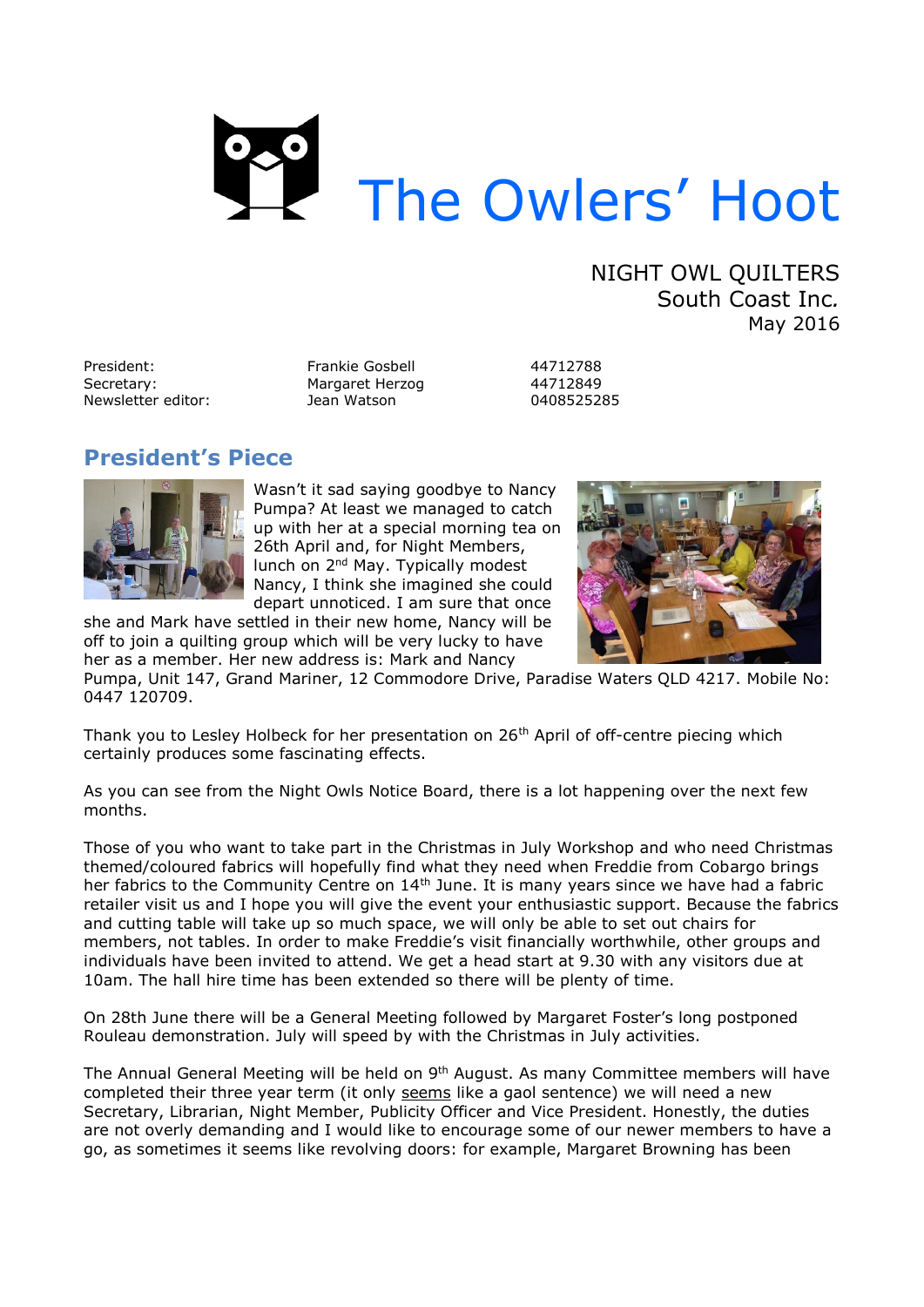Treasurer twice and is now Hospitality Officer and many others are serving their second term. So please, give it some thought.

The next day is the SCCQ meeting at which Night Owls members are performing the hostess duties. Again, it would be nice to see some new faces helping out.

Well, that's about it till the end of August.

Frankie Gosbell

## **Workshop News**

#### **SIMPLE CURVE WORKSHOP**



This highly successful workshop using the Magic Curve Ruler was held on 21<sup>st</sup> and 29<sup>th</sup> March and overall more than half the Night Owl membership learnt the techniques.

> Congratulations and thank you to Julie Criss for organising and teaching the workshop: she put in many hours of preparation to ensure it all ran smoothly. Julie has since obtained a



Mini Curve Ruler which produces similar effects on a smaller scale but also can be used to produce a very attractive Christmas Tree table runner, one of the projects on offer at the Christmas in July Workshop.

#### **CHRISTMAS IN JULY WORKSHOPS**

Most of you will have already seen the Christmas themed items that Julie and Frankie have prepared for the Christmas in July workshops. They have tried to provide a range of projects and techniques and none of the pieces is difficult or overly time-consuming. The pieces will be brought to each of the day meetings from now on and to the night meeting on 20th June. Members will be asked to indicate which items they are interested in so that instructions, requirements and/or patterns can be made available: Julie's projects can be viewed on line for guidance and Frankie's are from magazines and books.

The activity kicks off with a special day session on Tuesday 5<sup>th</sup> July. Additional projects can be made or original ones completed at day meetings on  $12<sup>th</sup>$  and  $26<sup>th</sup>$  July: the logistics of how these will be set up have still to be worked out as we don't want to discourage non-participants from attending the meetings. Night members can work on projects at their normal night meeting on 11<sup>th</sup> July and at an additional night session later in July on a date to be advised.

Photos of the proposed projects can be seen at the end of this Newsletter.

#### **Subs due**

Just a heads up that the Night Owl membership fees for 2016/17 are due by the end of June. Cost remains at \$35 for full membership or \$20 if you are a member of another group.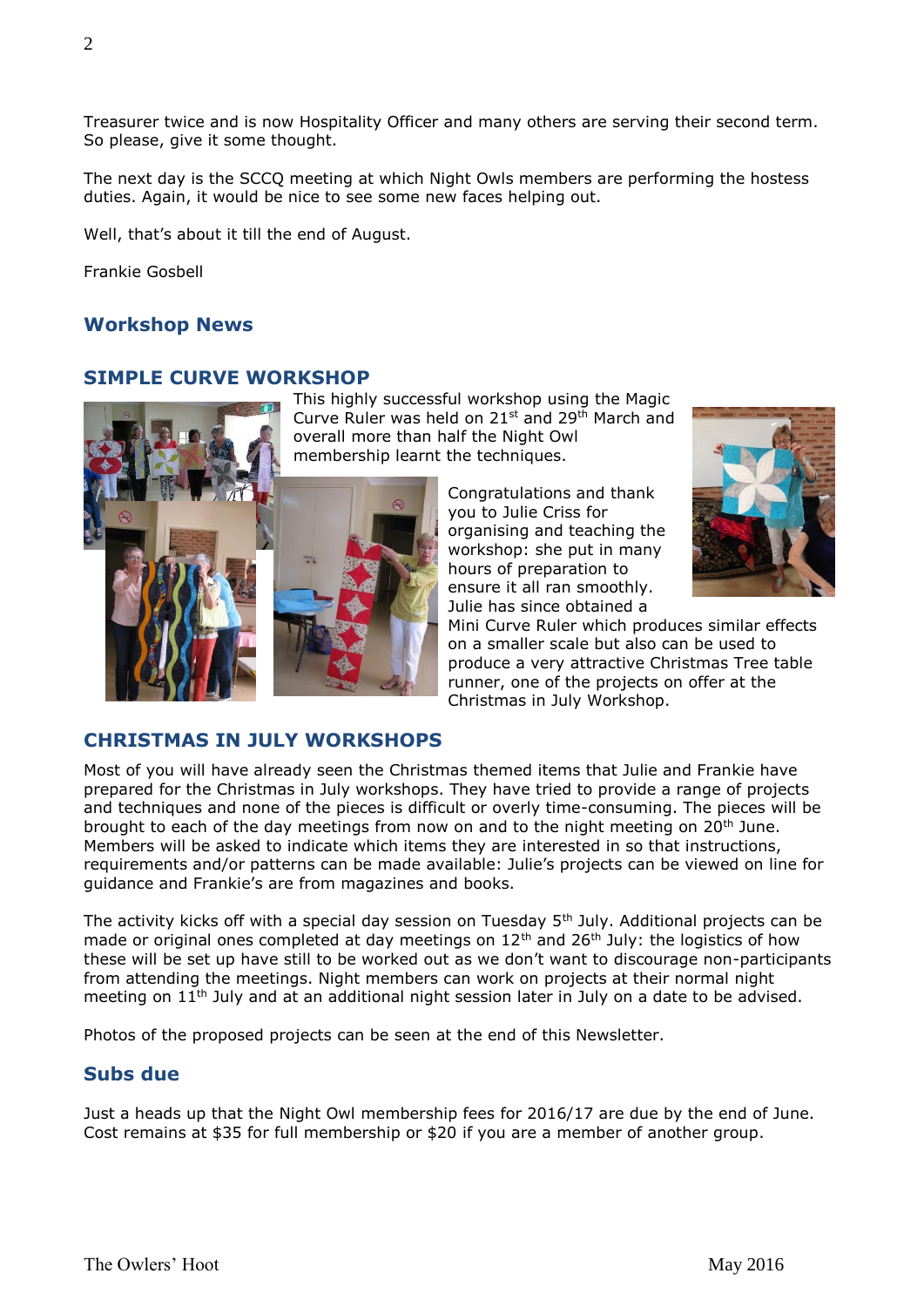# **Tuesday Twitterers Visit**



It was great to see some of the Tuesday Twitterers visit the Night Owl day group on Tuesday May 24. There was the usual good turnout from Night

Owls to welcome them and I am sure all present will agree that we enjoyed the chats to learn what they do at their weekly meetings. The Twitterers seem a very friendly group who meet in their homes as they are smaller group than ours (approximately 15). Let's hope they had a good time too and will return

sometime. Thanks to all the 'caterers' for morning tea and lunch. The food was delicious as usual.



## **Blog Review**

In this edition, I am featuring two well-known ladies' Blogs who are very inspirational crafters.

#### **[Fiona's Peaceful Threads](http://peacefulthreads.blogspot.com.au/)**

Fiona's Peaceful Threads is a local blog. Many of you would know Fiona's work and some attend her Wednesday group at the Batemans Bay Anglican Church Centre Hall. Her blog site is always full of interesting projects (mostly embroidery but she also does quilting). She also discusses her journeys on Craft Cruises and her family. Very interesting lady who works hard to inspire fellow sewers.

Well worth a look:<http://peacefulthreads.blogspot.com.au/>

## **Quilter – Leah Day**

Many of you would also heard of Leah Day as a well-known (mostly online) quilter from America and many people in Australia follow her. She is a teacher and you can find videos of her work in Craftsy and You Tube.

She has a great blog spot and Web site. Her Web Page has over 450 free motion quilting designs with a short video that demonstrates each of these designs.

If you are looking for inspiration on free motion quilting designs, she is also well worth a look:

http://leahday.com/pages/quilting-design-gallery-5

# **Quick hints, tips and tricks**

If you have any hints or tips to share, please let the Newsletter Editor know for inclusion in the next Newsletter.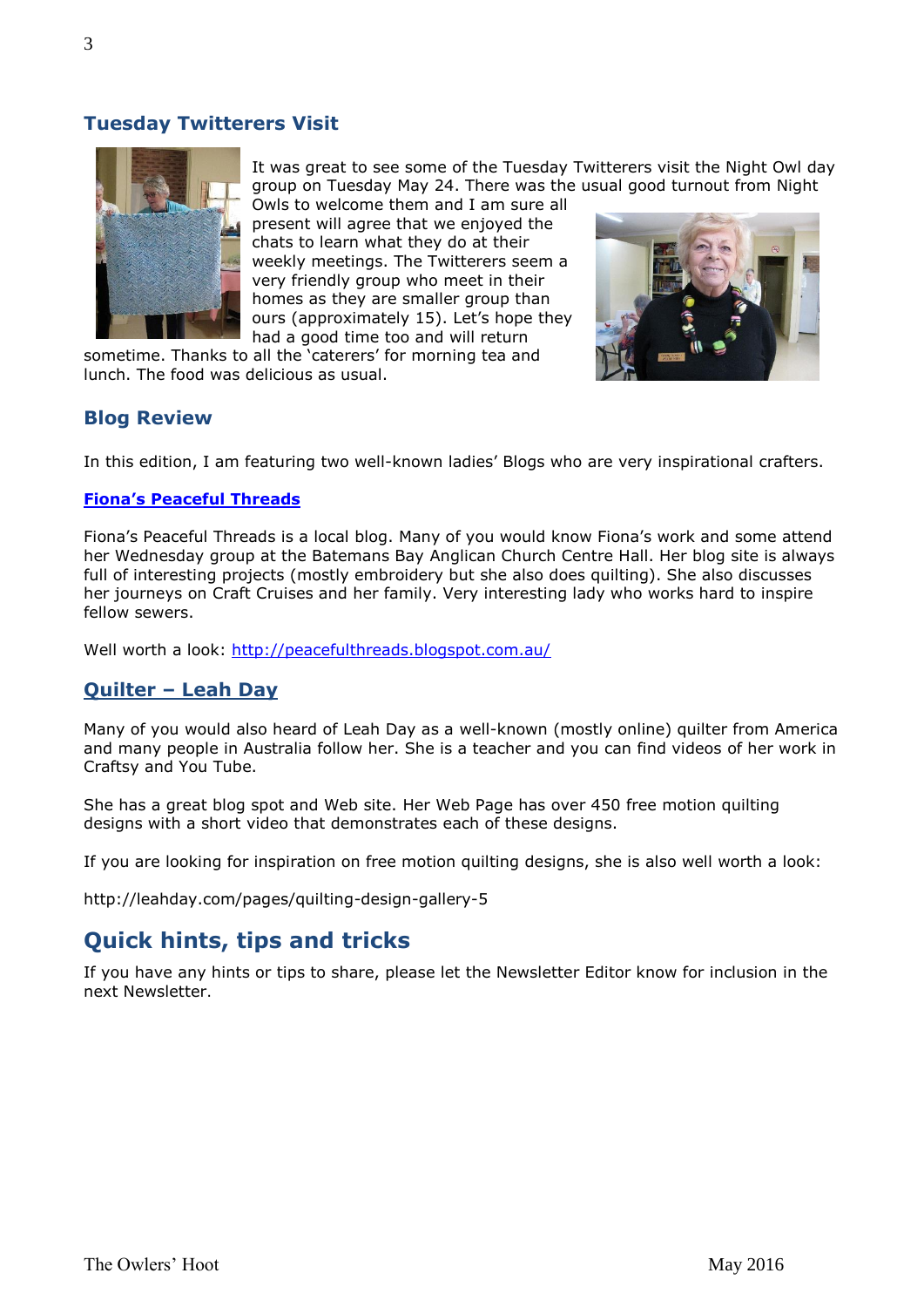

Have you ever machine sewn binding on your quilt only to discover that in places the underside of the binding is not secured? I have done this so many frustrating times. That is until I read an article that made so much sense to me. The advice was simple, when ironing for double sided binding, make sure the part of the fabric facing up as you iron, is a fraction below the back side. It's a little hard to explain so I am hoping the photo will be helpful. Please note that the photo is a little exaggerated to demonstrate the techniques as you need to ensure you can still sew a quarter inch seam.

So, when sewing the binding onto your quilt, ensure that the short side is facing up and that your stitching remains below the lower side to guarantee to catch both edges.

## **Laughter is the best medicine**

If you have any amusing, motivational articles, or captions to share, then this is the spot for you whether they relate to quilting, family, age etc. Just keep them clean!

Thanks Maggie Wale and Julie Criss for the following captions:



"My memory really sucks Mildred, so I changed my pas: to "incorrect." That way when I log in with the wrong password, the computer will tell me... "Your password is incorrect"



 $\overline{1}$ 





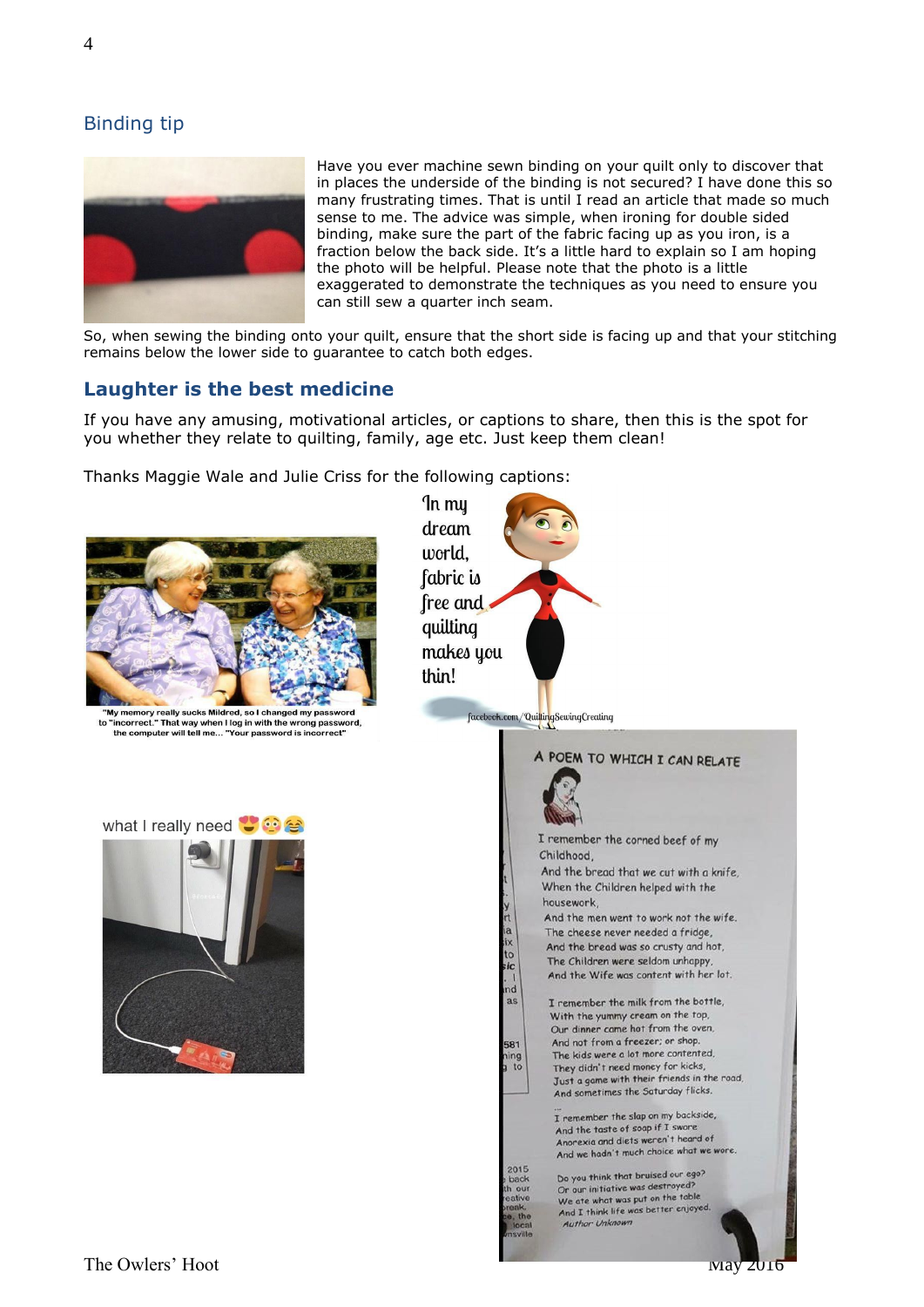# **Recipes to Share**

If you have any delicious recipes you would like to share, please let me know for inclusion in the Night Owls Newsletter.

This recipe came from Leslie Holbeck.

#### **Chocolate Yoghurt Cake**

#### **Ingredients:**

1½ cups plain flour ½ cup cocoa 220 g natural yoghurt 1 cup sugar 2 eggs ½ cup vegetable oil 1 teaspoon cinnamon 1 teaspoon bi-carb soda

#### **Method**

- 1. Combine flour, sugar, bi-carb soda and cinnamon. Stir well
- 2. Add eggs, oil and yoghurt. Beat until smooth
- 3. Pour into one lined, round 23 cm cake tin, or 2 smaller tins
- 4. Bake at 150ºC for 30-35 minutes until cooked
- 5. Ice with chocolate icing, or dust with icing sugar

# **NIGHT OWL NOTICE BOARD**

Please let us know if you wish to include any events on the below diary.

#### **June**

| 8  | <b>SCCQ Meeting</b>            |
|----|--------------------------------|
| 14 | Freddie's Fabrics from Cobargo |
| 20 | Night Meeting                  |
| 28 | <b>General Meeting</b>         |
| 30 | Night Owls Subscriptions due   |

#### **July**

| 5.  | Christmas in July Workshop commences         |
|-----|----------------------------------------------|
| 11  | Night Meeting (Christmas in July)            |
| 12  | Christmas in July continued                  |
| TBA | Additional Night Meeting (Christmas in July) |
| 26  | Christmas in July concludes                  |

#### **August**

| 8  | Night Meeting             |
|----|---------------------------|
| 9  | AGM                       |
| 10 | SCCQ (Night Owls hosting) |
| 23 | Meeting                   |
| 30 | UFO Day (to be confirmed) |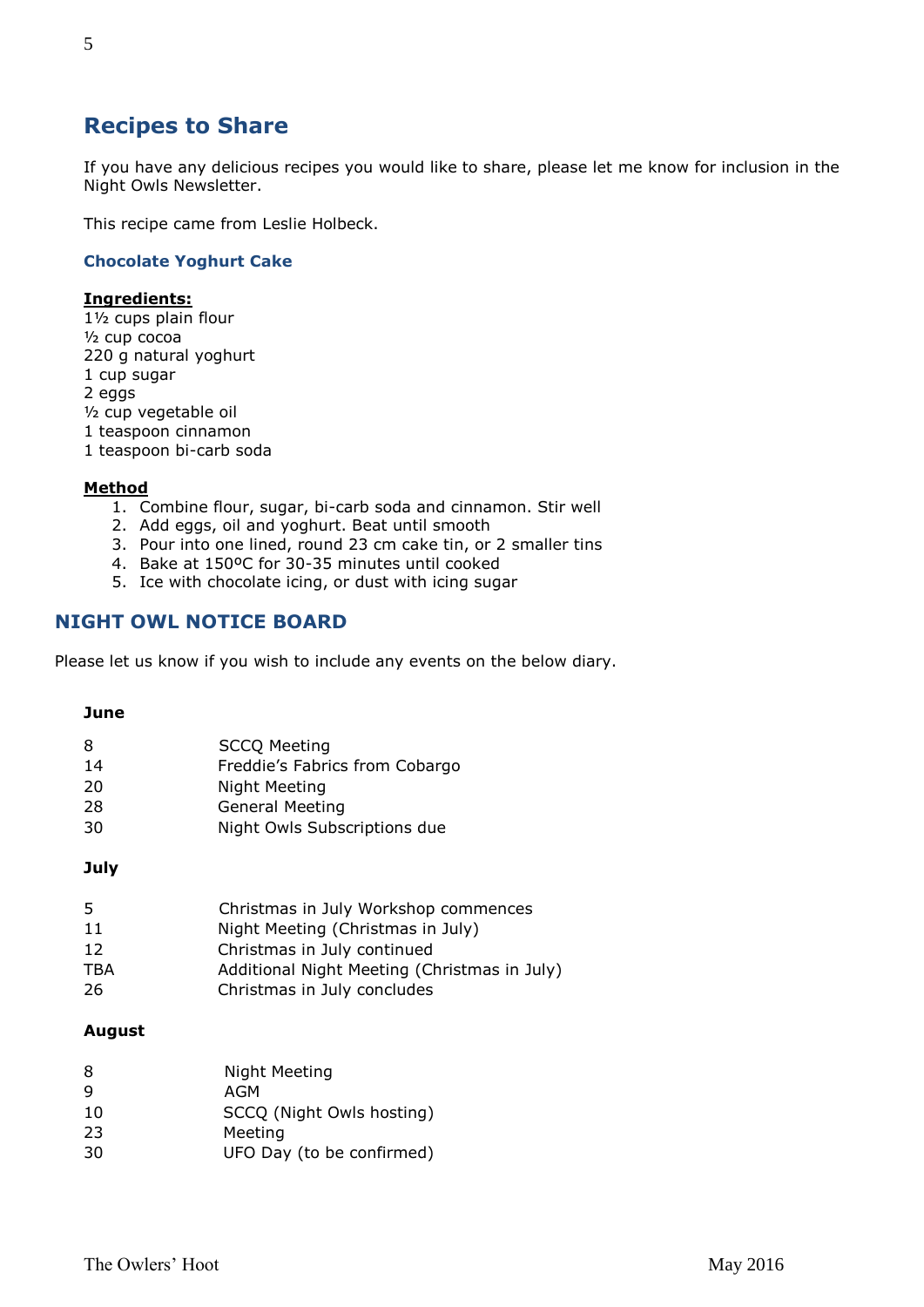# **September**

| 12        | Night Meeting              |
|-----------|----------------------------|
| 13        | Meeting                    |
| 15        | SCCQ Quilt Show set up day |
| $16 - 18$ | <b>SCCQ Quilt Show</b>     |
| 27        | Meeting                    |
|           |                            |

# **Refreshments Roster**

If you are unable to complete your roster, please arrange for someone else to take your place.

| Date       | Who             |
|------------|-----------------|
|            |                 |
| $14 - Jun$ | Chris Neale     |
|            | Jill Hill       |
|            |                 |
| 28-Jun     | Debbie Adam     |
|            | June Fairall    |
|            | Jill Bennett    |
|            | NB XMAS IN JULY |